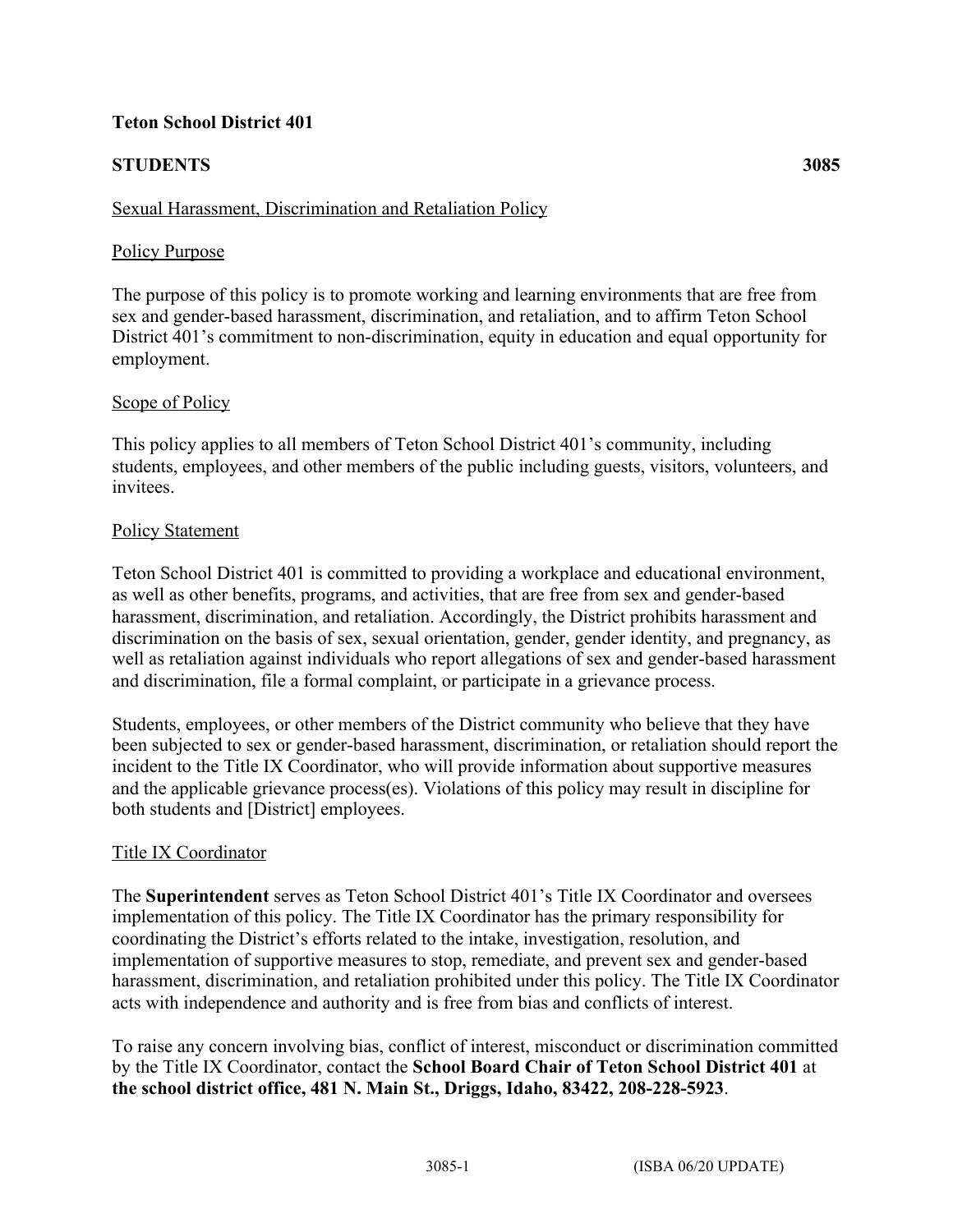# **[NOTE: Positions the District may select to handle these reports include the District Superintendent or Human Resources Director if they are not also the Title IX Coordinator, or someone who meets the description of any of the three numbered points listed below..**

If the District's Title IX Coordinator is the subject of any complaint regarding sex or gender-based harassment or has an apparent bias or conflict of interest regarding such a case, another person shall be appointed to act as the Title IX Coordinator for handling that case. Such appointees may include, but are not limited to:

- 1. The Title IX Coordinator of another school district which the District has an agreement with:
- 2. Another employee of the District who is qualified and trained to address the matter, such as a deputy Title IX Coordinator;
- 3. A qualified and trained individual who enters into a professional services contract with the District; including but not limited to the District's legal counsel and/or contracted Human Resources or Title IX professionals.

Concerns of bias, conflict of interest, misconduct, or discrimination committed by any other official involved in the implementation of this policy or related grievance processes should be raised with the Title IX Coordinator.

# Mandatory Reporters

Teton School District 401 has classified all employees as mandatory reporters of any knowledge they have that a member of the District community experienced sex or gender-based harassment, discrimination, and/or retaliation. Accordingly, all District employees must promptly report actual or suspected sex and gender-based harassment, discrimination, and/or retaliation to the Title IX Coordinator. District employees must share with the Title IX Coordinator all known details of a report made to them in the course of their employment, as well as all details of behaviors under this policy that they observe or have knowledge of. Failure of a District employee to report an incident of sex or gender-based harassment, discrimination, or retaliation to the Title IX Coordinator of which they become aware is a violation of this policy and can be subject to disciplinary action for failure to comply.

In addition, District employees must also report allegations of suspected child abuse and/or neglect to either law enforcement or the Idaho Department of Health and Welfare as described in **[Policy 5260 OR the Board's policy on reporting suspected abuse, abandonment, or neglect]**.

# Contact Information

Complaints or notice of alleged policy violations, or inquiries about or concerns regarding this policy and related procedures, may be made internally to the Superintendent, also the Title IX Coordinator (or deputies, if applicable) using the contact information below:

Office of Superintendent, Teton School District 401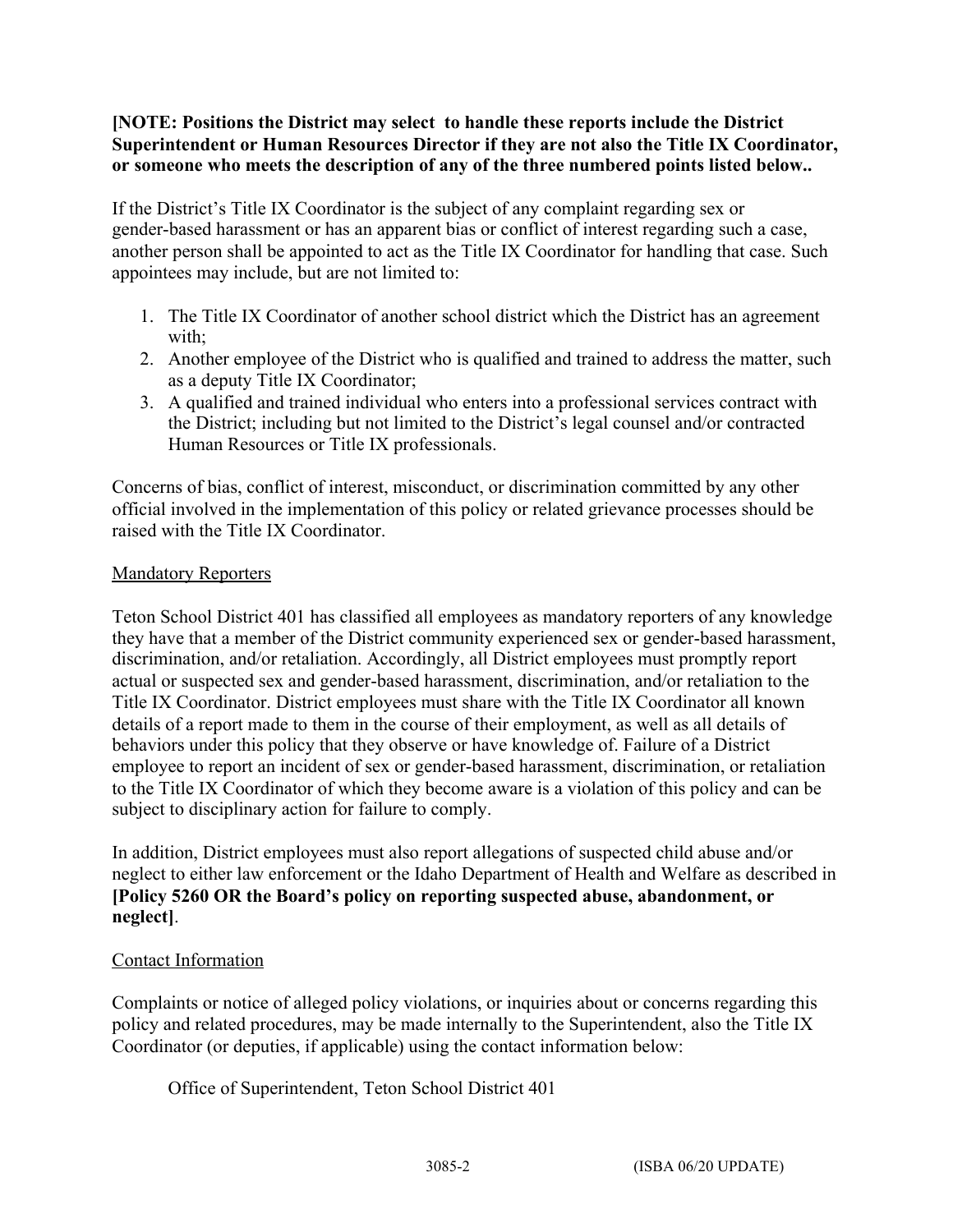Attn: Monte Woolstenhulme, Ed. S., Superintendent  $mrw@d401.k12.id.us$ 481 N. Main Street, Driggs, Idaho, 83422 208-228-5923 w. Wwww.Tsd401.org

# **[NOTE: Include all relevant Title IX Team members here as well, and, if applicable, the general delineated responsibilities of each. i.e. any deputy coordinators]**

External inquiries can be made to the U.S. Department of Education, Office for Civil Rights, Region 10, using the contact information below:

Seattle Office Office for Civil Rights U.S. Department of Education 915 Second Avenue, #3310 Seattle, WA 98174-1099 OCR.Seattle@ed.gov 1-800-877-8339

# Notice/Formal Complaints of Sex and Gender-Based Harassment, Discrimination, and/or Retaliation

Notice or formal complaints of sex or gender-based harassment, discrimination, and/or retaliation may be made using any of the following options:

- 1. File a complaint with, or give verbal notice to, the Title IX Coordinator (or deputy/deputies, if applicable). Such a report may be made at any time, including during non-business hours, by using the telephone number, email address, or by mail to the office address listed for the Title IX Coordinator (or any other official as listed above).
- 2. Report online, using the reporting form posted at **www.tsd401.org**.
- 3. Report by phone at 208-228-5923.

When notice is received regarding conduct that may constitute Title IX sexual harassment, Teton School District 401 shall provide information about supportive measures and how to file a formal complaint, as described in [insert title of our new Title IX procedures yet to be developed.

**[NOTE: The above sentence addresses Title IX's requirement to reach out to alleged victims to offer supportive measures and discuss how to file a formal complaint after receiving a report of possible Title IX sexual harassment. If offering supportive measures to an alleged victim and discussing how to file a formal complaint always follows a report of sexual harassment, irrespective of whether it falls into Title IX, information on that practice would be included here.]**

A formal complaint means a document filed/signed by the alleged victim or signed by the Title IX Coordinator alleging an individual violated this policy and requesting that the District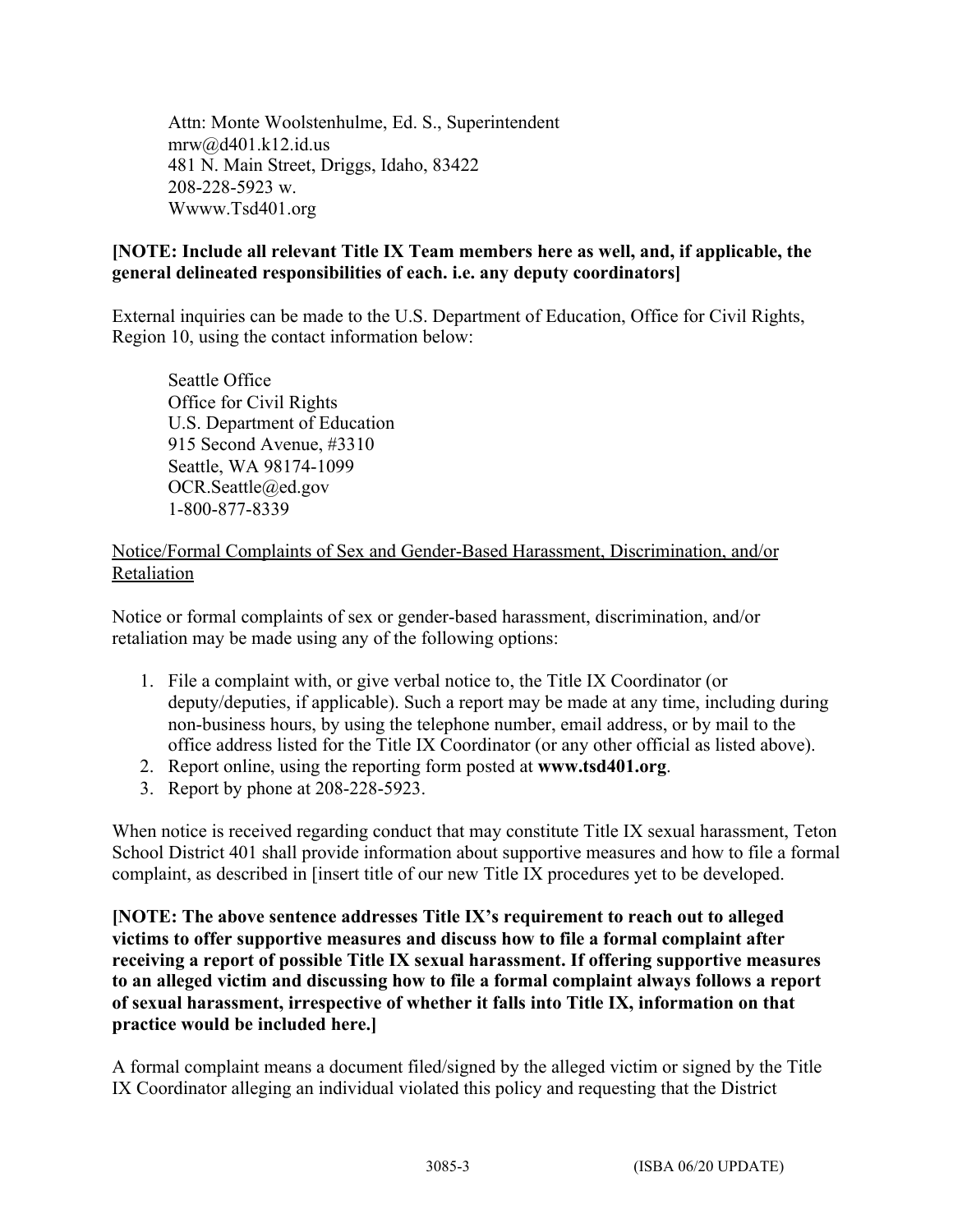investigate the allegation(s). As used in this paragraph, the phrase "document filed/signed by the alleged victim" means a document or electronic submission (such as by electronic mail or through an online portal provided for this purpose by the District, if applicable) that contains the alleged victim's physical or digital signature, or otherwise indicates that the alleged victim is the person filing the complaint. For example, an alleged victim may send an email to the Title IX Coordinator, identify themself as the alleged victim and the one sending the email, to file a formal complaint. If notice is submitted in a form that does not meet this standard, the Title IX Coordinator will contact the alleged victim to ensure that it is filed correctly.

Parents and legal guardians of primary and secondary school students who have the legal authority to act on their child's behalf may file a formal complaint on behalf of their child.

### Grievance Processes

When a formal complaint is made alleging that this policy was violated, the allegations are subject to resolution using one of Teton School District 401's grievance processes noted below, as determined by the Title IX Coordinator. All processes provide for a prompt, fair, and impartial process.

- 1. For formal complaints regarding conduct that may constitute Title IX sexual harassment involving students or employees, the District will implement procedures detailed in Procedure 3085P.
- 2. For formal complaints regarding sex and gender-based harassment, discrimination and/or retaliation where students are the accused party, and that do not constitute Title IX sexual harassment, the District will implement procedures described in Student Code of Conduct, School Student Handbooks, Uniform Grievance Procedure if no adjudication procedures are included in the Student Code of Conduct, General Bullying, Harassment and Intimidation procedures, Relationship Abuse and Sexual Assault Prevention and Response procedures].
- 3. For formal complaints regarding sex and gender-based harassment, discrimination and/or retaliation where employees are the accused party, and that do not constitute Title IX sexual harassment, the District will implement procedures described in Uniform Grievance Procedure, Certificated/Non-certificated Staff Grievance Procedure]
- 4. **[Any other individuals associated with Teton School District 401, for example: volunteers, invitees, guests, etc. will follow this policy to file a formal complaint.**

| Cross References: | 32.70<br>3270P | <b>Student Records</b><br><b>Student Records</b>       |
|-------------------|----------------|--------------------------------------------------------|
|                   | 3285           | Relationship Abuse and Sexual Assault Prevention and   |
|                   | 3290           | Response<br>Sexual Harassment/Intimidation of Students |